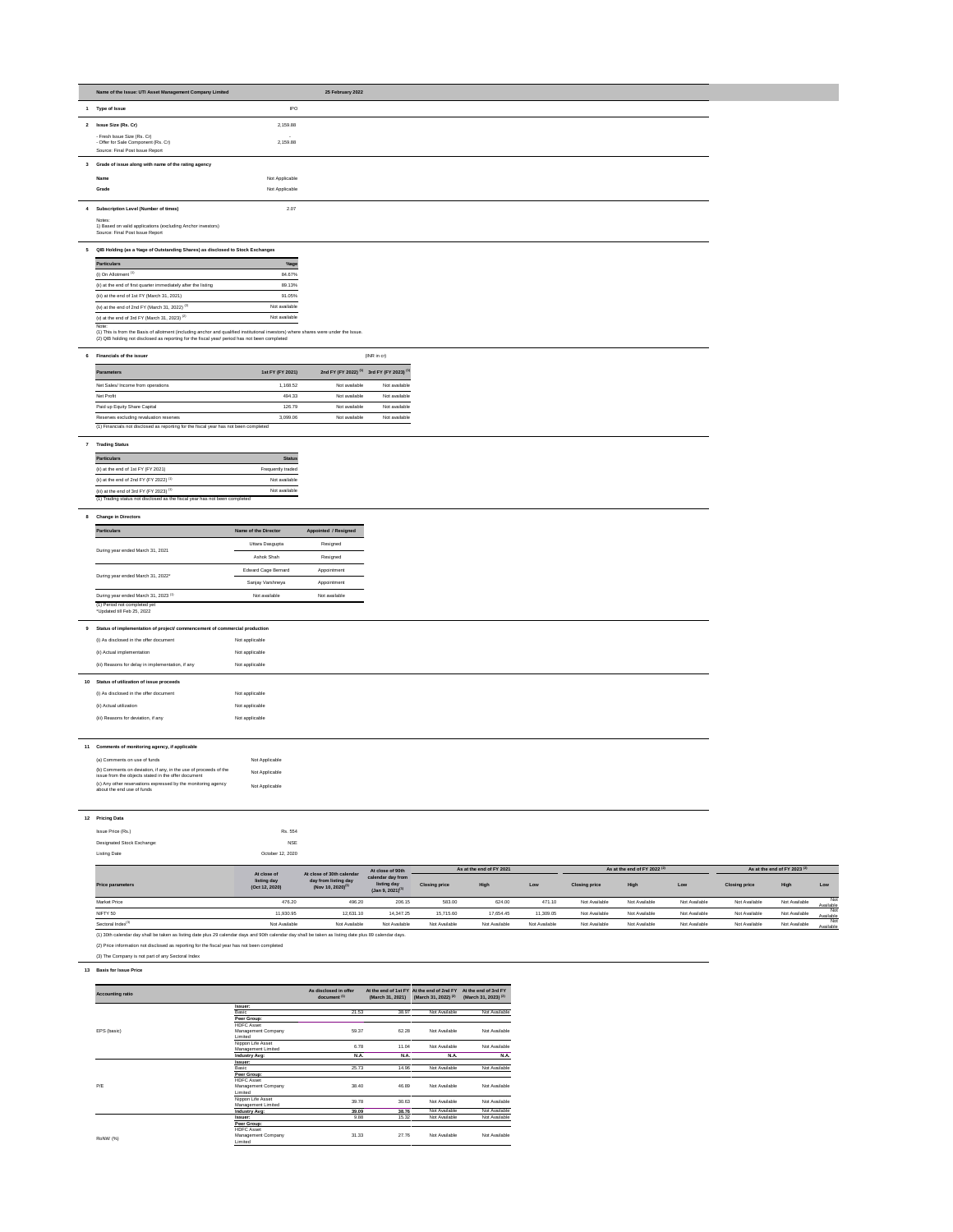| Nippon Life Asset<br><b>Management Limited</b> | 16.03  | 21.91       | Not Available | Not Available |
|------------------------------------------------|--------|-------------|---------------|---------------|
| <b>Industry Avg:</b>                           | N.A.   | <b>N.A.</b> | N.A.          | <b>N.A.</b>   |
| <b>Issuer:</b>                                 | 217.88 | 254.42      | Not Available | Not Available |
| Peer Group:                                    |        |             |               |               |
| <b>HDFC Asset</b>                              |        |             |               |               |
| <b>Management Company</b>                      | 189.34 | 224.23      | Not Available | Not Available |
| Limited                                        |        |             |               |               |
| Nippon Life Asset                              |        |             |               | Not Available |
| <b>Management Limited</b>                      |        |             |               |               |
| <b>Industry Avg:</b>                           | N.A    | <b>N.A.</b> | N.A           | <b>N.A.</b>   |
|                                                |        | 42.36       | 50.29         | Not Available |

# **Notes:**

## **14 Any other material information**

(1) Sourced from the Prospectus dated October 3, 2020.

(2) Not available as reporting for the relevant period has not been completed

| Date                                   | <b>Particulars</b>                                                                                                                                                                                                                                                                                                                                                                                                                                                                                                                                                                                  |
|----------------------------------------|-----------------------------------------------------------------------------------------------------------------------------------------------------------------------------------------------------------------------------------------------------------------------------------------------------------------------------------------------------------------------------------------------------------------------------------------------------------------------------------------------------------------------------------------------------------------------------------------------------|
| 12-10-2020                             | SEBI (Prohibition of Insider Trading) Regulations, 2015 and the Company's Code of Conduct for Regulating, Monitoring and Reporting of trading by<br>Designated Persons and their Immediate Relative, the trading window for trading in the shares of the Company shall be closed for the Designated<br>Persons and their Immediate Relatives from Monday, 12th October, 2020 till 48 hours after declaration of Financial Results of the Company for the period<br>ended on 30th September, 2020                                                                                                    |
| 15-10-2020                             | UTI Asset Management Company Ltdhas informed BSE that the meeting of the Board of Directors of the Company is scheduled on 28/10/2020 ,inter alia,<br>to consider and approve the financial results for the quarter and half year ended 30th September, 2020                                                                                                                                                                                                                                                                                                                                        |
| 15-10-2020                             | Pursuant to Regulation 7 (3) of the SEBI (Listing Obligations and Disclosure Requirements) Regulations, 2015, we enclose herewith the Compliance<br>Certificate for the Half Year ended 30th September, 2020.<br>In compliance with the Regulation 47(1) of SEBI (Listing Obligations and Disclosure Requirements) Regulations, 2015; we have published the newspaper                                                                                                                                                                                                                               |
| 16-10-2020                             | advertisements each in Financial Express (national English daily) and Navshakti (Marathi daily) on 16th October, 2020 intimating about the notice of board<br>meeting to consider and approve the financial results for the quarter and half year ended 30th September, 2020.<br>Statement of Investor complaints for the quarter ended September 30, 2020:                                                                                                                                                                                                                                         |
| 21-10-2020                             | No.of Investor complaints pending at the beginning of the quarter: 0<br>No.of Investor complaints received during the quarter:0<br>No.of Investor complaints disposed of during the quarter: 0<br>No.of Investor complaints unresolved at the end of the quarter: 0                                                                                                                                                                                                                                                                                                                                 |
| 21-10-2020                             | Certificate dated 21st October, 2020 issued under Regulation 74 (5) of SEBI (Depositories and Participants) Regulations, 2018, by KFin Technologies<br>Private Limited (formerly known as 'Karvy Fintech Private Limited'), the Registrar and Transfer Agent of the Company, for the quarter ended 30th<br>September, 2020 submitted                                                                                                                                                                                                                                                                |
| 21-10-2020                             | Regulation 40 (9) & (10) of SEBI (Listing Obligations and Disclosure Requirements) Regulations, 2015, please find enclosed herewith the Compliance<br>Certificate issued by a Practicing Company Secretary for the half year ended 30th September 2020                                                                                                                                                                                                                                                                                                                                              |
| 23-10-2020                             | Pursuant to Regulation 30 of SEBI (Listing Obligations and Disclosure Requirements) Regulations, 2015 read with Part A of Schedule III of the SEBI<br>(Listing Obligations and Disclosure Requirements) Regulations, 2015, we wish to inform you that an Earning Conference Call on financial results for the<br>quarter and half year ended 30th September, 2020 is scheduled to be held on Thursday, 29th October, 2020 at 16:00 hours IST.<br>UTI Asset Management Company Ltdhas informed BSE that the meeting of the Board of Directors of the Company is scheduled on 28/10/2020 ,inter alia, |
| 23-10-2020                             | to consider and approve Update on board meeting<br>Board of Directors of of the Company is scheduled to be held on October 28, 2020, inter alia, to consider and approve the financial results for the quarter                                                                                                                                                                                                                                                                                                                                                                                      |
| 23-10-2020                             | and half year ended September 30, 2020.<br>In continuation to above letter, UTI Asset Management Company Ltd has now informed BSE that the Board of Directors will also consider the following in<br>the above scheduled meeting:                                                                                                                                                                                                                                                                                                                                                                   |
|                                        | 1. Dividend for the year ended March 31, 2020.                                                                                                                                                                                                                                                                                                                                                                                                                                                                                                                                                      |
| 28-10-2020                             | 2. Approval of notice of Annual General Meeting for the year ended March 31, 2020<br>Submission of Financial Results for the quarter and half year ended 30th September, 2020 and recommendation of Final Dividend and outcome of board                                                                                                                                                                                                                                                                                                                                                             |
| 29-10-2020                             | meeting<br>UTI Asset Management Company Ltd has informed BSE that the Board of Directors of the Company at its meeting held on Octiober 28, 2020, inter alia,<br>has recommended a final dividend of Rs. 7/- per equity share having face value of Rs. 10/-<br>each for the financial year ended March 31, 2020 for approval of the Shareholders at the ensuing Annual General Meeting.                                                                                                                                                                                                             |
| 29-10-2020                             | Pursuant to the Regulation 30 of SEBI (Listing Obligations and Disclosure Requirements) Regulations, 2015, please find enclosed herewith the investors<br>presentation.                                                                                                                                                                                                                                                                                                                                                                                                                             |
| 29-10-2020                             | Please find enclosed herewith the copy of newspaper publication of financial results for the quarter and half year ended 30th September, 2020, published<br>in Economics Times and Maharashtra Times on 29th October, 2020.                                                                                                                                                                                                                                                                                                                                                                         |
| 29-10-2020<br>30-10-2020               | Intimation of Book Closure Date<br>Pursuant to the Regulation 8 of the SEBI (Prohibition of Insider Trading) Regulations, 2015, we confirm that the Company has adopted the 'Code of<br>Practices and Procedures for fair disclosure of Unpublished Price Sensitive Information' and the same is enclosed.                                                                                                                                                                                                                                                                                          |
| 31-10-2020                             | Pursuant to Regulation 30 of SEBI (Listing Obligations and Disclosure Requirements) Regulations, 2015 and in compliance with General Circular No.<br>20/2020 dated 5th May, 2020 issued by Ministry of Corporate Affairs, we are enclosing herewith copies of newspaper publication on 'Information<br>regarding 17th Annual General Meeting to be held through Video Conference / Other Audio Visual Means' published in Financial Express and Navshakti<br>on 31st October, 2020.                                                                                                                 |
| 05-11-2020                             | We wish to inform you that the 17th Annual General Meeting ('AGM') of UTI Asset Management Company Limited will be held on Friday, the 27th<br>November, 2020 at 04:00 pm (IST) through Video Conferencing ('VC') / Other Audio Visual Means ('OAVM') in accordance with the relevant circulars<br>issued by Ministry of Corporate Affairs and Securities and Exchange Board of India (SEBI).                                                                                                                                                                                                       |
| 05-11-2020                             | Notice of the 17th Annual General Meeting along with Annual Report for the financial year ended 31st March, 2020                                                                                                                                                                                                                                                                                                                                                                                                                                                                                    |
| 06-11-2020                             | Pursuant to Regulation 30 of SEBI (Listing Obligations and Disclosure Requirements) Regulations, 2015, we are enclosing herewith the transcript of the<br>earnings conference call on financial results for the quarter and half year ended 30th September, 2020.                                                                                                                                                                                                                                                                                                                                   |
| 06-11-2020<br>09-11-2020               | Newspaper Advertisement - Notice of 17th Annual General Meeting, E-Voting Information and Book Closure<br>We are enclosing herewith report on violation under SEBI (Prohibition of Insider Trading) Regulations, 2015 relating to the Company's Code of Conduct<br>for regulating, monitoring and reporting of trading by designated persons and their immediate relatives, in the format prescribed by SEBI vide Circular No.<br>SEBI/HO/ISD/ISD/CIR/P/2020/135 dated 23rd July, 2020.                                                                                                             |
| 18-11-2020                             | In terms of Regulation 23 (9) of SEBI (Listing Obligations and Disclosure Requirements) Regulations, 2015, we are enclosing herewith the disclosure of<br>Related Party Transactions on consolidated basis, in the format specified in the relevant accounting standards, for the half year ended 30th September,<br>2020.                                                                                                                                                                                                                                                                          |
| 27-11-2020<br>28-11-2020               | Proceedings, e-Voting Results and Scrutinizer Report for 17th Annual General Meeting of UTI Asset Management Company Limited held on 27th<br>November, 2020<br>Disclosure under Regulation 30 of SEBI (Listing Obligations and Disclosure Requirements) Regulations, 2015 - Change in Directorate                                                                                                                                                                                                                                                                                                   |
| 30-11-2020                             | UTI Asset Management Company Ltd has informed BSE regarding the details of Voting results of AGM, under Regulation 44(3) of SEBI (LODR)<br>Regulations, 2015.                                                                                                                                                                                                                                                                                                                                                                                                                                       |
| 23-12-2020                             | We wish to inform you that UTI Mutual Fund has launched a new scheme viz. UTI Small Cap Fund. The NFO period was from 2nd December, 2020 to<br>16th December, 2020. The scheme has attracted more than 86000 applications and collected more than Rs. 920 crores.<br>We are forwarding the press release on 'UTI Small Cap Fund receives an Overwhelming Response' issued by UTI Asset Management Company Limited.                                                                                                                                                                                  |
| 31-12-2020                             | Intimation of closure of trading window for the quarter ending 31st December, 2020                                                                                                                                                                                                                                                                                                                                                                                                                                                                                                                  |
| 07-01-2021                             | "Statement of Investor complaints for the quarter ended December 31, 2020:<br>No.of Investor complaints pending at the beginning of the quarter: 0<br>No.of Investor complaints received during the quarter: 15<br>No.of Investor complaints disposed of during the quarter: 14                                                                                                                                                                                                                                                                                                                     |
| 08-01-2021                             | No.of Investor complaints unresolved at the end of the quarter: 1<br>We are forwarding herewith a Certificate dated 7th January, 2021 issued under Regulation 74 (5) of SEBI (Depositories and Participants) Regulations,<br>2018, by KFin Technologies Private Limited (formerly known as 'Karvy Fintech Private Limited'), the Registrar and Share Transfer Agent of the Company,<br>for the quarter ended 31st December, 2020.                                                                                                                                                                   |
| 18-01-2021                             | UTI Asset Management Company Ltdhas informed BSE that the meeting of the Board of Directors of the Company is scheduled on 29/01/2021 ,inter alia,<br>to consider and approve Pursuant to Regulation 29 of the SEBI (Listing Obligations and Disclosure Requirements) Regulations, 2015, we wish to inform<br>you that a meeting of Board of Directors of UTI Asset Management Company Limited ('the Company') is scheduled to be held on Friday, 29th January,<br>2021, inter-alia, to consider and approve the financial results for the quarter ended 31st December, 2020.                       |
| 19-01-2021                             | Newspaper Advertisement - Publication of Notice of Board Meeting<br>Pursuant to Regulation 30 of SEBI (Listing Obligations and Disclosure Requirements) Regulations, 2015 read with Part A of Schedule III thereto, we wish                                                                                                                                                                                                                                                                                                                                                                         |
| 20-01-2021<br>29-01-2021               | to inform you that an Earning Conference Call on financial results for the quarter and nine months ended 31st December, 2020 is scheduled to be held on<br>Saturday, 30th January, 2021 at 11:00 hours IST.<br>Outcome of Board Meeting held on 29th January, 2021                                                                                                                                                                                                                                                                                                                                  |
| 30-01-2021                             | In continuation to our letter dated 29th January, 2021, we are enclosing herewith copies of newspaper publication of financial results of the Company for<br>the quarter and nine months ended 31st December, 2020 published in Economic Times and Maharashtra Times on 30th January, 2021                                                                                                                                                                                                                                                                                                          |
| 08-02-2021<br>29-04-2021               | Pursuant to Regulation 30 of SEBI (Listing Obligations and Disclosure Requirements) Regulations, 2015, we are enclosing herewith the transcript of the<br>earnings conference call on financial results for the quarter and nine months ended 31st December, 2020.<br>Outcome of Board Meeting held on 28th April, 2021 submitted                                                                                                                                                                                                                                                                   |
| 29-04-2021<br>01-05-2021               | Investors Presentation - April 2021 submitted<br>Newspaper Advertisement - Publication of Financial Results for the quarter and financial year ended 31st March, 2021                                                                                                                                                                                                                                                                                                                                                                                                                               |
| 05-05-2021<br>10-05-2021               | Transcript of the Earnings Conference Call on Financial Results for the quarter and financial year ended 31st March, 2021<br>In terms of Regulation 23 (9) of SEBI (Listing Obligations and Disclosure Requirements) Regulations, 2015, we are enclosing herewith the disclosure of<br>Related Party Transactions on standalone and consolidated basis, in the format specified in the relevant accounting standards, for the half year ended<br>31st March, 2021.                                                                                                                                  |
| 05-06-2021<br>07-06-2021<br>25-06-2021 | Grant of Stock Options under Employee Stock Option Scheme of the Company<br>Outcome of Board Meeting held on 7th June, 2021 submitted<br>Grant of Stock Options under Employee Stock Option Scheme of the Company                                                                                                                                                                                                                                                                                                                                                                                   |
| 26-06-2021<br>30-06-2021               | Newspaper Advertisement - Information regarding 18th Annual General Meeting to be held through Video Conference / Other Audio Visual Means<br>Outcome of Board Meeting held on 30th June, 2021                                                                                                                                                                                                                                                                                                                                                                                                      |
| 30-06-2021                             | This is to inform you that pursuant to SEBI (Prohibition of Insider Trading) Regulations, 2015 and the Company's Code of Conduct for Regulating,<br>Monitoring and Reporting of trading by Designated Persons and their Immediate Relative, the trading window for trading in the equity shares of the<br>Company shall be closed for the Designated Persons and their Immediate Relatives from Thursday, 1st July, 2021 till 48 hours after declaration of<br>financial results of the Company for the quarter ending 30th June, 2021.                                                             |
| 30-06-2021                             | Pursuant to the Regulation 24A of SEBI (Listing Obligations and Disclosure Requirements) Regulations, 2015 read with SEBI Circular No.<br>CIR/CFD/CMD1/27/2019 dated 8th February, 2019, we are forwarding herewith a copy of Annual Secretarial Compliance Report dated 26th June, 2021<br>for the year ended 31st March, 2021 issued by the secretarial auditor Mr. Vishal N Manseta, Practicing Company Secretary.                                                                                                                                                                               |
| 03-07-2021<br>03-07-2021               | Notice of 18th Annual General Meeting and Annual Report of the Company for the financial year ended 31st March, 2021<br>The 18th Annual General Meeting ('AGM') of UTI Asset Management Company Limited ('the Company') will be held on Wednesday, the 28th July, 2021 at<br>03:00 p.m. (IST) through Video Conferencing ('VC') / Other Audio Visual Means ('OAVM') in accordance with the relevant circulars issued by Ministry of<br>Corporate Affairs and Securities and Exchange Board of India ('SEBI').                                                                                       |
|                                        | Pursuant to Regulation 34 (1) of SEBI (Listing Obligations and Disclosure Requirements) Regulations, 2015, we are forwarding herewith a copy of the<br>Notice of the 18th AGM and Annual Report of the Company for the financial year 2020-21.                                                                                                                                                                                                                                                                                                                                                      |
| 03-07-2021                             | Pursuant to Section 91 of the Companies Act, 2013 and Regulation 42 of the SEBI (Listing Obligations and Disclosure Requirements) Regulations, 2015,<br>the register of members and share transfer books of the Company will remain closed from Thursday, 22nd July, 2021 to Wednesday, 28th July, 2021<br>(both days inclusive) for determining the entitlement of the members to the dividend, if declared, for the financial year 2020-21.                                                                                                                                                       |